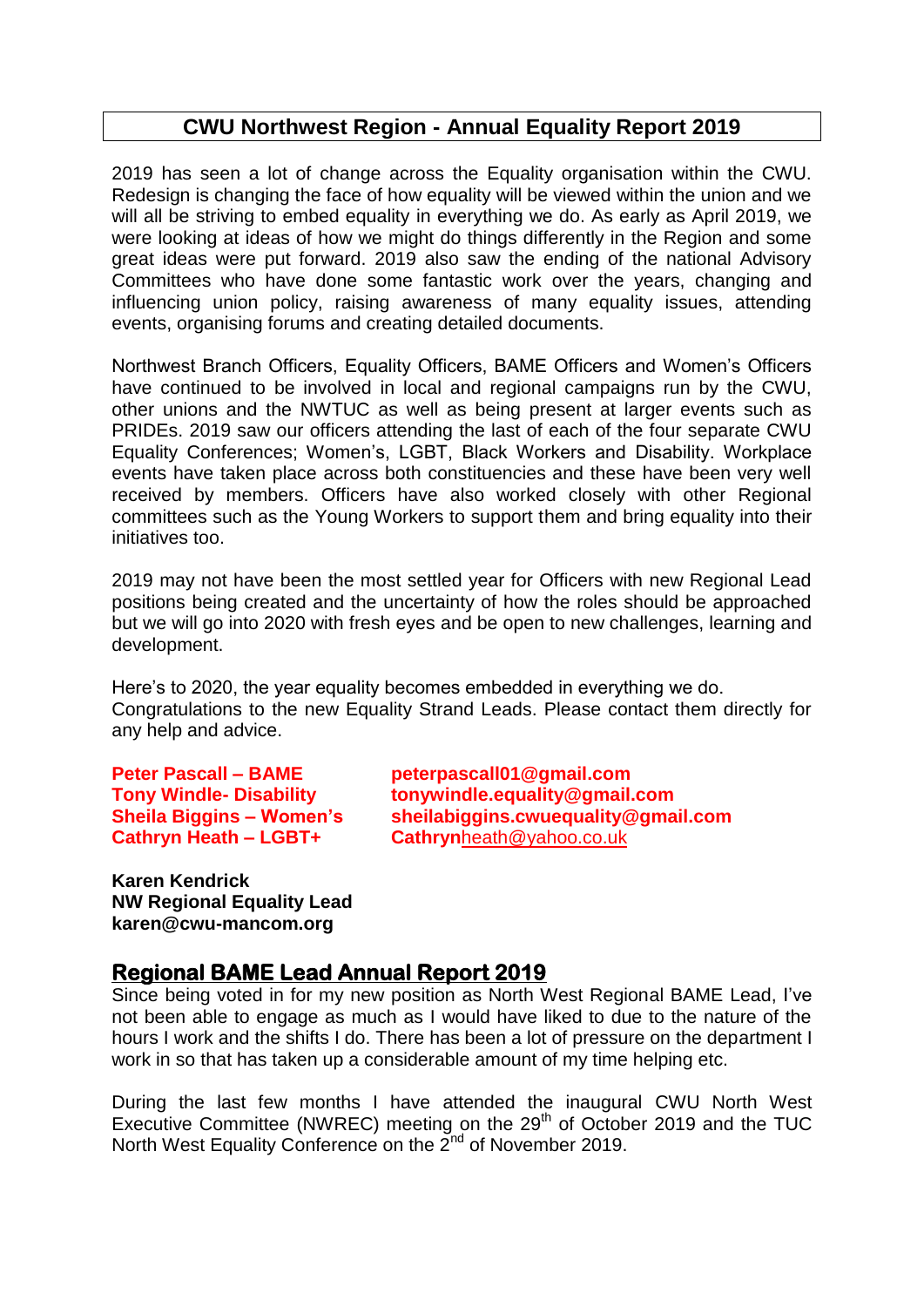Within the NWREC meeting, some very valid and interesting points were raised as to the direction the committee and the roles of the new Equality leads should take. Ian Taylor made some very straight to the point comments that the NEC should bring headline news to the Regional committee, and that the Regional Leads are to be the conduit between the region's branches and the Head office. He also asked what message will the NEC bring to the leads and the branches?

My plans are to work closely with the other Regional leads, to have a united common stance on all equality issues and not just see my role as a singular and stand-alone role or objective.

We have agreed to go to, and help with, events with the other leads of whichever strand to put the message out there that we are totally committed to this cause. So, for instance if there is a disability strand event the BAME, Women's and LGBT+ leads will all be there to help and support that event and so on and so forth with conjunction with events for the other strands.

Another subject that will have to be looked at closely is the mapping of branches in the region to make sure that as Equality Leads, we know exactly who and where the members are that we need address in our individual roles and again help each other where the strands' and our trade unions' objectives overlap. For example, there are female disabled LGBT+ BAME members. So, there is obvious crossover within the strands so again, we must show solidarity for all members across the board and help each other in whatever capacity we can.

The North West TUC Equality Conference touched on many subjects such as equal pay, period poverty, tackling the far right, sexual harassment, reasonable adjustment disability passports at work, racism in the workplace and mental health awareness – or rather the lack of support and awareness to tackle these things. We touched on the fact that now PRIDE has become a bandwagon that employers and big business have jumped on and hijacked for commercial reasons and not for the real meaning of the events and celebrations. One of the most eye-opening parts of the conference was when Carl Roper the TUC organising and Education Manager gave some very sad, startling and sobering statistics and information on the state of trade union membership in the UK.I was very shocked to hear that only 23% of the UK workforce are in trade unions. He then went on to tell how 20 million people in the UK wide are not in trade unions. There was also the obvious worry of the lack of and dwindling number of young people who are trade union members and how few are joining up to add to the already 6 million total of trade union members.

So, for me the main objectives in my new role are to

- 1. Help my other Equality leads so we work as a team to help the cause of all the strands and stand as one.
- 2. Make sure we identify the individuals in each strand in our region from mapping and finding the crossover points within the strands so there are no gaps in our approach.
- 3. As an individual within a team structure, to acquire and complete all the training necessary to carry out my role and to help recruit new members especially young members who we can get involved and train up to keep this trade union going and keep its future strong.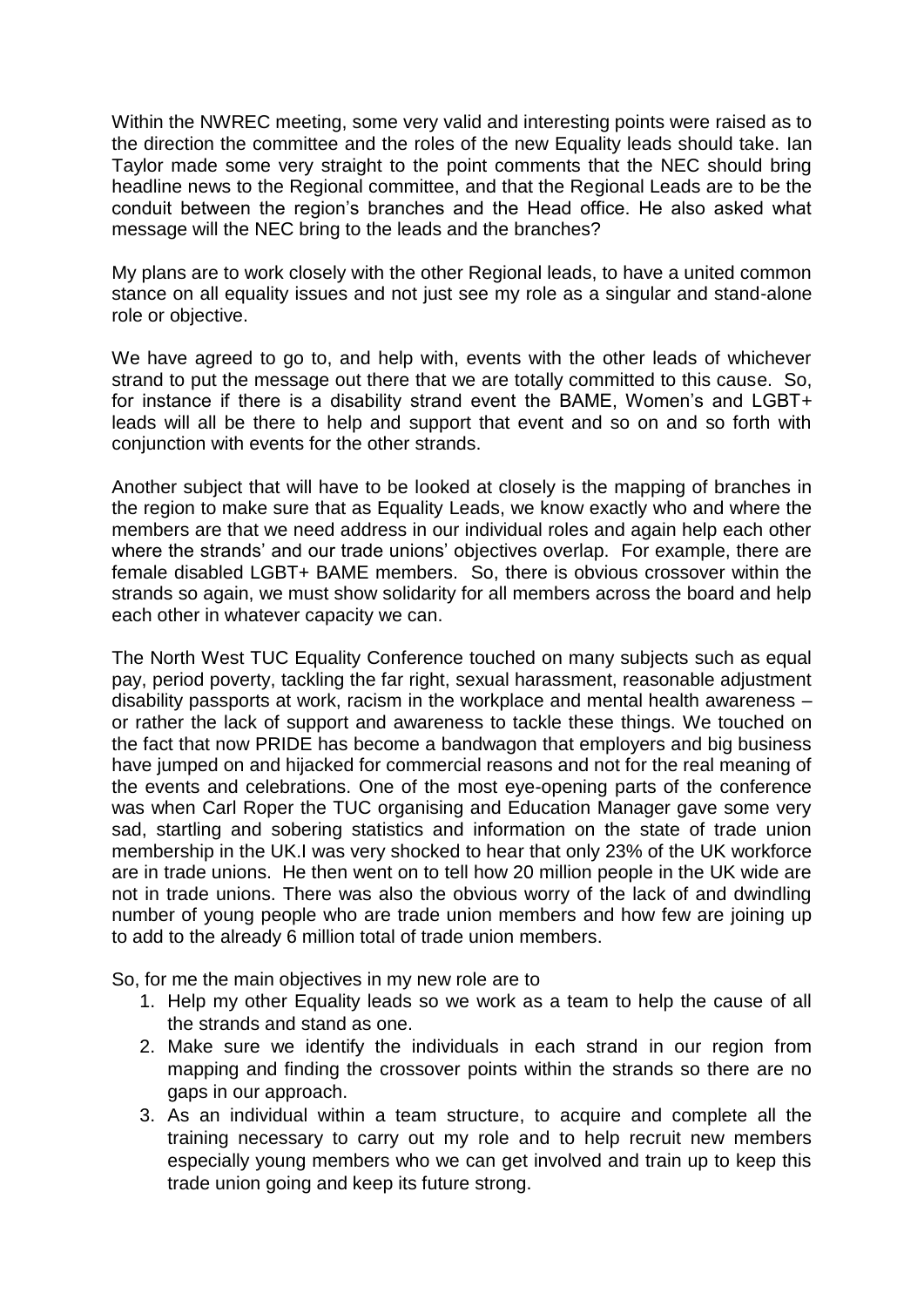There isn't very much else I can say until I start getting more involved in the role and I can see exactly what obstacles I may encounter. But I'll give my all and do my best to overcome them.

### **Peter Pascall NW Regional BAME Lead**

## **Regional Disability Lead Annual Report 2019**

The role of Regional Disability Lead is new and still very much a work in progress. There is much to learn and achieve and I hope to do the role justice over the next twelve months and beyond. It is my hope that equality will become increasingly mainstream within the CWU and I plan to play a part in this by developing this role. To enable me to achieve this I have set 3 aims to achieve in the next 12 months. The Aims are:

- 1. To be the go-to person for reps and branches for disability related enquiries.
- 2. Raise awareness on various disability conditions.
- 3. Organise one equality event per year within the region.

In order to achieve these aims, it is my intention to continue to work with the branches, the equality committee and relevant individuals. Only by doing this will equality become mainstream and achieve the aspirations of re-design. I intend to encourage all Branches and Reps to work with myself and their Equality Officers, and to equality-proof their local agreements. I already use social media to raise awareness of the various disability conditions and will continue to do so. I want to organise one major event per year in the region that focuses on disability and also support other Regional Leads and Equality Officers and Branches with any of their own events. In order to achieve this, I also need to educate and upskill myself on the relevant law related to equality. This I can achieve with the continuing support of my Branch and the NW Regional Executive Committee (NWREC). Since the start of the role, I've offered information and given advice to various members and Reps regarding equality issues. Using social media, I've also raised awareness from mental health to the plights of disabled people applying for benefit to assist with their daily living, which is something I'll continue to do. I've also supported the postal campaigns, and the recent General Election campaigning. I'm also the Branch delegate to my local Trades Council which I only started this year and attend all meetings. This is a great way to share what's happening in our union and gain ideas from others attending.

#### **Tony Windle NW Regional Disability Lead**

## **Regional Women's Lead Annual Report 2019**

I took this role on in October 2019 as a challenge to myself and because I wanted to build on the good work already done for the women's agenda in the Northwest. At the first NWREC meeting I outlined my priorities of:

- 1. Challenge and educate myself
- 2. Create a network of women
- 3. Run events.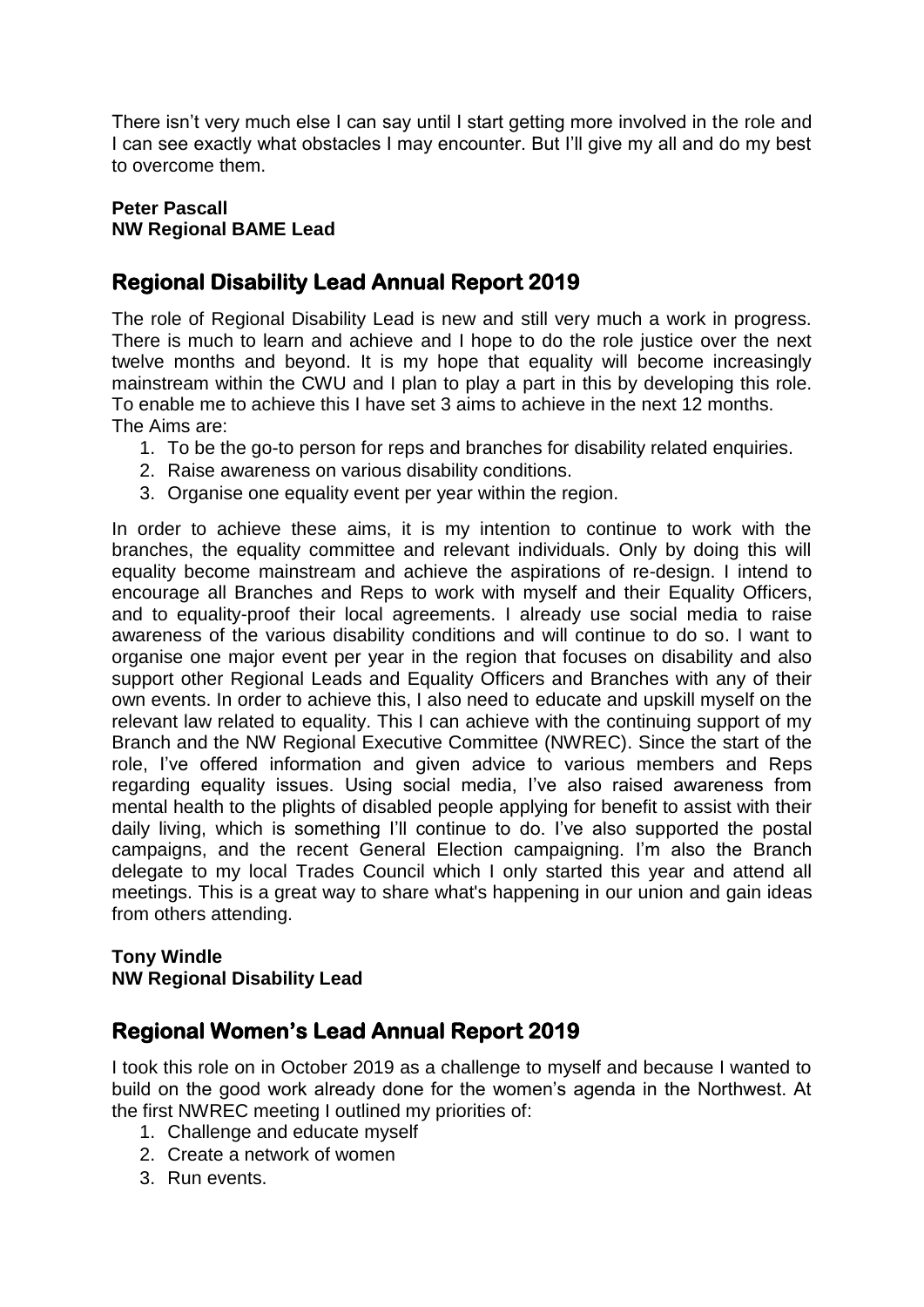I really challenged myself At the National Assembly of Women (NAW) Conference on the 26th October. One of the speakers talked about women only spaces, saying transgender women were stepping all over our rights, which I strongly disagree with, so I verbally challenged this position, in a room full of women who seemed to support her view! I gave a verbal report at the NWREC on 29th October, by introducing myself and outlining my priorities. I asked for a meeting with Karen Kendrick, our Equality Lead to help me develop a plan for the year ahead, progress my abilities in writing reports and to work together to plan the Women of Today (WoT) event for 2020. I am organising the WoT event which is the biggest event I've organised to date. I've applied for courses over 2020 including Essential Skills so that I will be able to represent people if needed. I attended Alvescot for my Equality Rights part 1 course (9th-13th Sept) and met 3 like-minded women which started off my aim of creating a network of women. I set up a WhatsApp group so we could keep in touch, share information and advice. My first opportunity to meet women activists outside of the CWU was at the NAW weekend, which was educational and I also gained some new contacts. I enjoyed the NWTUC Equality Conference at Liverpool on the 2nd November where I met other women and made more new contacts! I've booked the Mechanics in March 2020 for the WoT event, I've got a rough agenda, the stalls are organised and just need to finalise one or two speakers. My next task is to organise a travel pack for the speakers and set up the invitations on Eventbrite. I feel that I am already well on my way to achieving my priorities for the year ahead and am looking forward to working with my Equality sisters and colleagues.

### **Sheila Biggins NW Regional Women's Lead**

# **Regional LGBT+ Lead Annual Report 2019**

In the previous structure the North West Equality Committee had become quite a presence at the two largest Pride Events held in Manchester and Liverpool, which have been well supported by our branches, officers and members in 2019. I am looking forward to working with my Lead colleagues to bring aspects of LGBT+ knowledge into what they do and to learn more from them about their own strands.

My 3 priorities for 2020 are:

- 1. To build on the work that the national LGBT+ Advisory Committee had been doing,
- 2. Support as many Pride and LGBT+ events as possible,
- 3. Look at workplace policies and encouraging inclusivity for Transgender employees.

Looking forward I intend to ensure that the North West region carries on and builds upon the foundation that has already been set. It is important that realistic achievable goals are agreed. Our aim should be to be inclusive for all.

In the previous decade the CWU LGBT Advisory Committee (LGBTAC) campaigned to kick homophobia out of football but we have all seen in recent months that homophobia and racism are far from been kicked out of the grounds. In a YouGov survey of 2017, 43% of LGBT people felt that public sporting events were not